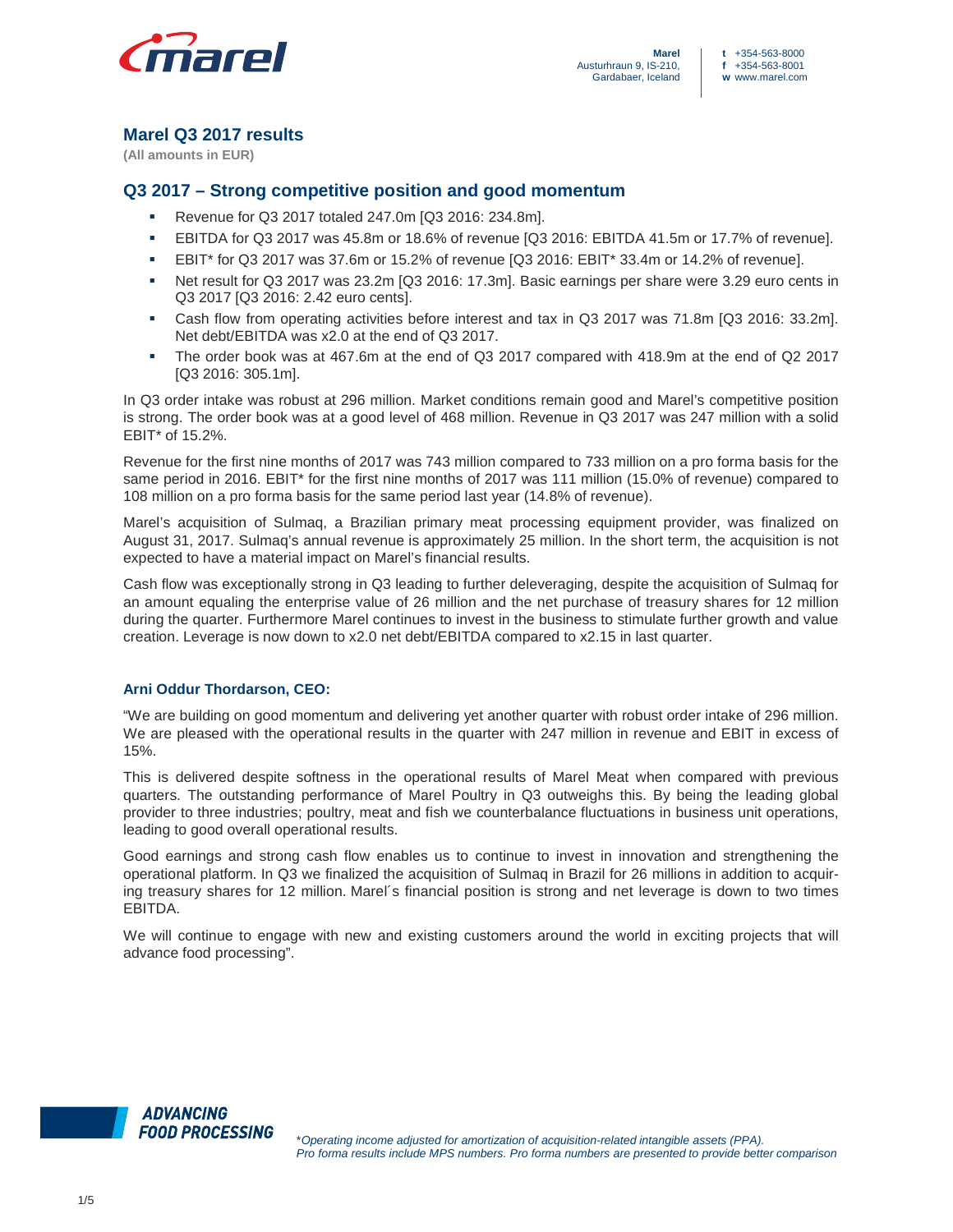

## **Key figures from Marel's operations in thousands of EUR**

|                                                                       |          | Quarter3 Quarter3 Change |        | Quarter3          | Quarter3 | Change |
|-----------------------------------------------------------------------|----------|--------------------------|--------|-------------------|----------|--------|
| Proforma figures <sup>1)</sup>                                        | 2017     | 2016                     | in $%$ | 2017 YTD 2016 YTD |          | in %   |
| Revenues                                                              | 246.987  | 234,806                  | 5.2    | 743.470           | 732,935  | 1.4    |
| Gross profit                                                          | 94.010   | 94,019                   | (0.0)  | 289,874           | 303,371  | (4.4)  |
| Gross profit as a % of Revenues                                       | 38.1     | 40.0                     |        | 39.0              | 41.4     |        |
| Adjusted result from operations (EBIT) $2$                            | 37.565   | 33,402                   | 12.5   | 111.189           | 108,392  | 2.6    |
| Adjusted EBIT as a % of Revenues <sup>2)</sup>                        | 15.2     | 14.2                     |        | 15.0              | 14.8     |        |
| <b>EBITDA</b>                                                         | 45,837   | 41,527                   | 10.4   | 136.010           | 132,393  | 2.7    |
| EBITDA as a % of Revenues                                             | 18.6     | 17.7                     |        | 18.3              | 18.1     |        |
| Adjustment for amortization of acquisition-related (in)tangible asset | (2, 199) | (6,746)                  |        | (14,725)          | (17,880) |        |
| Result from operations (EBIT)                                         | 35,366   | 26,656                   | 32.7   | 96.464            | 90.512   | 6.6    |
| EBIT as a % of Revenues                                               | 14.3     | 11.4                     |        | 13.0              | 12.3     |        |
| <b>Orders Received</b>                                                | 295.631  | 233,354                  | 26.7   | 861,495           | 718,200  | 20.0   |
| Order Book                                                            |          |                          |        | 467.551           | 305.055  | 53.3   |

1) Proforma figures include MPS for the full first quarter in 2016.

2) Operating income adjusted for amortization of acquisition-related (in)tangible assets (PPA)

| As per financial statements                                                                       | Quarter3<br>2017 | Quarter3<br>2016 | Change<br>in % | Quarter3<br><b>2017 YTD</b> | Quarter3<br><b>2016 YTD</b> | Change<br>in % |
|---------------------------------------------------------------------------------------------------|------------------|------------------|----------------|-----------------------------|-----------------------------|----------------|
| Revenues                                                                                          | 246,987          | 234,806          | 5.2            | 743.470                     | 719,645                     | 3.3            |
| Gross profit                                                                                      | 94,010           | 94,019           | (0.0)          | 289,874                     | 295,825                     | (2.0)          |
| Gross profit as a % of Revenues                                                                   | 38.1             | 40.0             |                | 39.0                        | 41.1                        |                |
| Adjusted result from operations (EBIT) <sup>2)</sup>                                              | 37,565           | 33,402           | 12.5           | 111,189                     | 104,274                     | 6.6            |
| Adjusted EBIT as a % of Revenues <sup>2)</sup>                                                    | 15.2             | 14.2             |                | 15.0                        | 14.5                        |                |
| <b>EBITDA</b>                                                                                     | 45,837           | 41,527           | 10.4           | 136,010                     | 128,091                     | 6.2            |
| EBITDA as a % of Revenues                                                                         | 18.6             | 17.7             |                | 18.3                        | 17.8                        |                |
| Adjustment for amortization of acquisition-related (in)tangible asset                             | (2, 199)         | (6,746)          |                | (14, 725)                   | (17, 880)                   |                |
| Result from operations (EBIT)                                                                     | 35,366           | 26,656           | 32.7           | 96,464                      | 86,394                      | 11.7           |
| EBIT as a % of Revenues                                                                           | 14.3             | 11.4             |                | 13.0                        | 12.0                        |                |
| Net result                                                                                        | 23.192           | 17.328           | 33.8           | 63,178                      | 53,208                      | 18.7           |
| Net result as a % of revenues                                                                     | 9.4              | 7.4              |                | 8.5                         | 7.4                         |                |
| <b>Orders Received</b>                                                                            | 295,631          | 233,354          | 26.7           | 861,495                     | 711,500                     | 21.1           |
| Order Book                                                                                        |                  |                  |                | 467,551                     | 305,055                     | 53.3           |
| Operating income adjusted for amortization of acquisition-related (in)tangible assets (PPA)<br>2) |                  |                  |                |                             |                             |                |
|                                                                                                   | 0.000020000002   |                  |                |                             | $0.00002$ $0.00002$         |                |

|                                                                 | Quarter3 Quarter3 |          | Quarter3 Quarter3       |
|-----------------------------------------------------------------|-------------------|----------|-------------------------|
| <b>Cash flows</b>                                               | 2017              | 2016     | 2017 YTD 2016 YTD       |
| Cash generated from operating activities, before interest & tax | 71.846            | 33,168   | 170.957<br>104.762      |
|                                                                 |                   |          |                         |
| Net cash from (to) operating activities                         | 66.125            | 28.313   | 72.090<br>143.721       |
| Investing activities                                            | (34, 173)         | (8,563)  | (394, 684)<br>(59, 617) |
| Financing activities                                            | (26,996)          | (17,000) | (95.581)<br>252,858     |
| Net cash flow                                                   | 4,956             | 2,750    | (11, 477)<br>(69, 736)  |

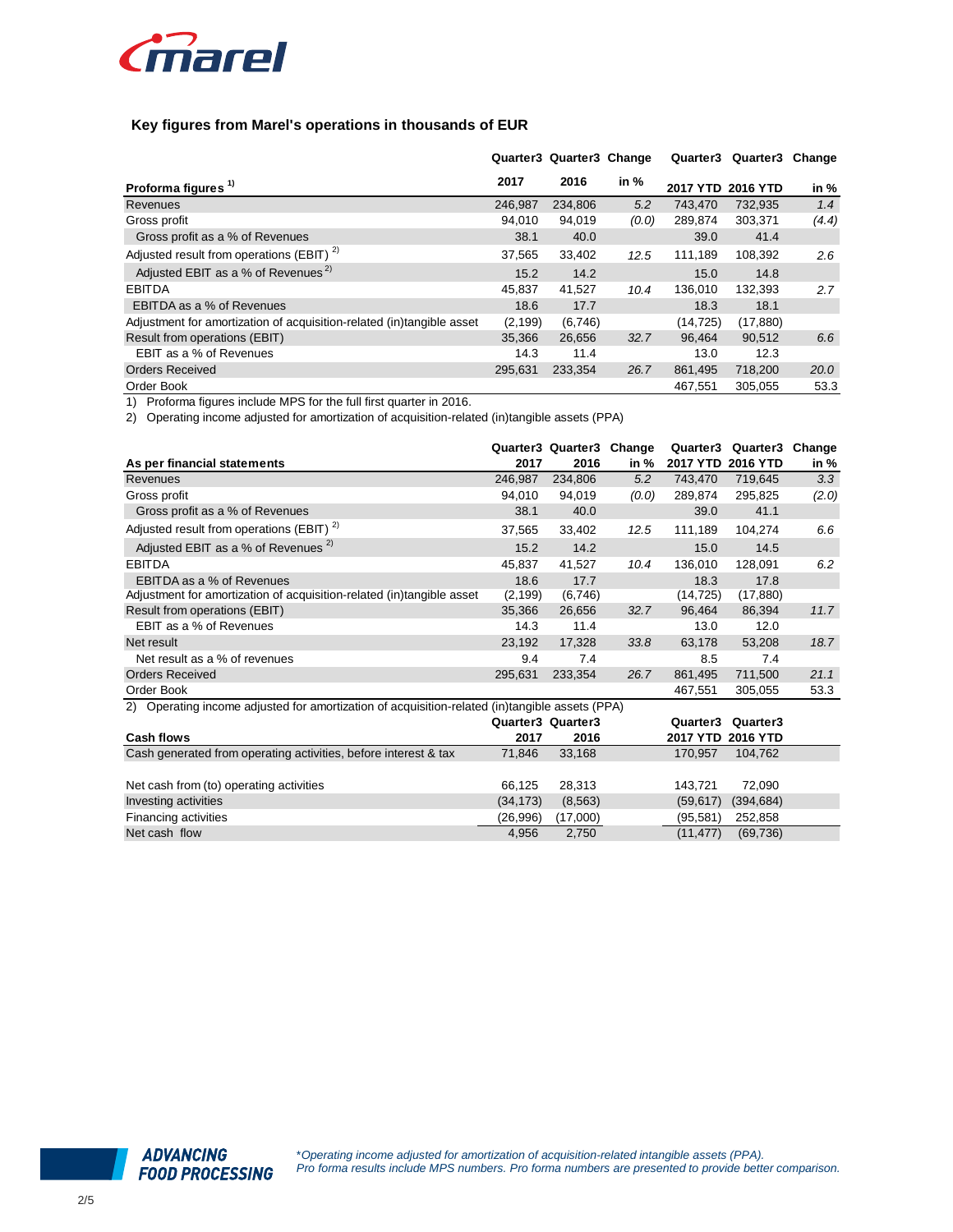

|                                                                                      |       | Quarter3 Quarter3 |            | Quarter3 Quarter3 Change |      |  |
|--------------------------------------------------------------------------------------|-------|-------------------|------------|--------------------------|------|--|
| <b>Financial position</b>                                                            | 2017  | 2016              |            | 2017 YTD 2016 YTD        | in % |  |
| Net Interest Bearing Debt                                                            |       |                   | (374, 526) | (443, 368)               |      |  |
| Operational working capital <sup>3)</sup>                                            |       |                   | 12,243     | 75,221                   |      |  |
| 3) Third party Debtors, Inventories, Net Work in Progress and Third party Creditors. |       |                   |            |                          |      |  |
| Key ratios                                                                           |       |                   |            |                          |      |  |
| Current ratio                                                                        |       |                   | 0.8        | 1.0                      |      |  |
| Quick ratio                                                                          |       |                   | 0.5        | 0.6                      |      |  |
| Number of outstanding shares                                                         |       |                   | 703,133    | 717,478                  |      |  |
| Market cap. in millions of Euros based on exchange rate at end of period             |       |                   | 1,933.0    | 1,323.3                  |      |  |
| Return on equity                                                                     | 17.5% | 14.6%             | 15.9%      | 14.9%                    |      |  |
| Earnings per share in euro cents                                                     | 3.29  | 2.42              | 8.90       | 7.44                     |      |  |
| Leverage adjusted result 4)                                                          |       |                   | 2.02       | 2.59                     |      |  |

4) Net Interest Bearing Debt / LTM EBITDA

### **Markets**

Marel's competitive position is strong and market conditions are good. In Q3, Marel secured record order intake of 296 million. The order book is at an all-time high of 468 million compared with 419 million at the end of Q2 2017 and 305 million at the end of Q3 2016.

Marel is the leading global provider of advanced processing systems and services to the poultry, meat and fish industries. Overall the business is showing good operational performance with a solid 15% EBIT and good underlying market fundamentals. Marel continues to invest in the future to be better equipped to capture market growth and to increase value for its customers and stakeholders.

Revenue streams in poultry and fish are well balanced between standard equipment, Greenfields and maintenance while meat is a more project driven business. Poultry is delivering very strong results throughout this year with good product mix, volume and profitability. The operational performance of Marel Fish is still below long term targets and potential but is on track towards more streamlined and focused organization. Although Meat had a very good first half of the year, timing of delivery of projects adversely affected revenue and operational results in Q3.

### **Marel Poultry**

Marel Poultry had an excellent first nine months (9M) of the year with solid operational profit margins, strong volume and robust order intake. During the first 9M of 2017, Marel Poultry generated 406 million in revenue and 76 million EBIT (18.7% of revenue). Projects were well distributed geographically and between different products. In Q1, a Greenfield project was secured in Russia and in Q2, large orders were secured in Europe and N-America. In Q3, Marel Poultry secured its largest order to-date, a groundbreaking Greenfield project with Costco and Lincoln premium poultry in the U.S. Marel Poultry accounted for 54.6% of Marel's total revenue for the first 9M of 2017.

### **Marel Meat**

Although Meat had a very good first half of the year, timing of delivery of projects adversely affected revenue and operational results in Q3. During the first 9M of 2017, Marel Meat generated 239 million in revenue and 29 million EBIT\* (12.0% of revenue) Marel Meat accounted for 32.1% of Marel's total revenue during the first 9M. Marel Meat is delivering good projects and fulfilling its customers' needs worldwide. With the acquisition of Sulmaq in Brazil, Marel is strengthening its position in Central and South America and ensuring better access to a large and growing market for meat building on past sucess in the region in both poultry and fish.

## **Marel Fish**

Marel Fish is on track in Q3 delivering good order intake, and improving operational margins. During the quarter, Marel secured large orders in Norway, S-Africa and Iceland. During the first 9M of 2017, Marel Fish generated 91 million in revenue and 4 million EBIT (3.9% of revenue). Marel Fish accounted for 12.2% of Marel's total revenue for the first 9M of 2017.

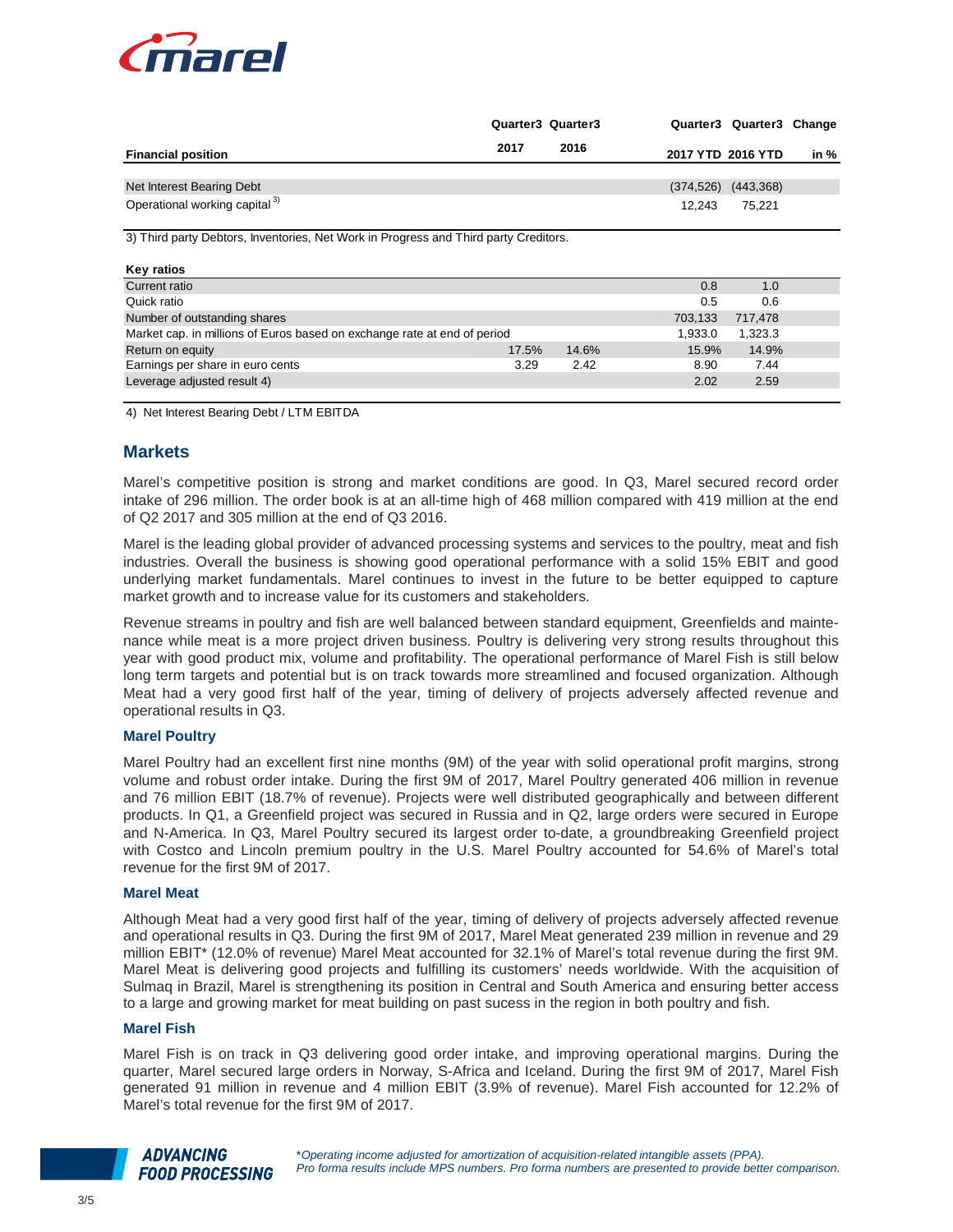

# **Financial items**

## **Cash flow and investments**

The balance sheet is healthy and net interest bearing debt amounted to 375 million at the end of Q3 2017, compared to 443 million at the end of Q3 2016.

Operational cash flow before interest and tax was exceptionally strong at 72 million for Q3 2017 compared to 33 million in Q3 2016. The leverage is down to x2.0 net debt/EBITDA compared to x2.15 last quarter.

Marel continues to invest in the business to prepare for future growth and full potential, which is in line with previous communication. Investment activities are expected to be, on average, above normalized levels for the coming period.

In Q3 2017 Marel acquired Sulmaq where the purchase price is 25.6 million on a debt and cash-free basis.

In Q3 2017, Marel purchased 5.0 million treasury shares for a total amount of EUR 14.5 million to be used as a payment for potential future acquisitions, as per the company's announcement on February 8, 2017. Marel sold 0.9 million treasury shares for EUR 2.5 million to the management of Sulmaq in relation to Marel's acquisition of Sulmaq. The sold shares include a lock-up period of 18 months from the date of closing which was August 31, 2017.

At the end of Q3 2017, Marel had 32.4 million treasury shares (end of Q2 2017: 28.4 million treasury shares).

# **Outlook**

Marel expects market conditions to remain good in the poultry and fish industries, while a softer outlook is expected short term for the meat industry. Long term outlook is good for all industries. Strong position of the order book indicates that revenue will be higher in coming quarters.

Marel is targeting 12% average annual revenue growth in the next 10 years.

- Marel's management expects 4-6% average annual market growth in the long term.
- Marel aims to grow organically faster than the market, driven by innovation and market penetration.
- Maintaining solid operational performance and strong cash flow supports on average 5-7% revenue growth by acquisition.
- Marel's management expects Earnings per Share (EPS) to grow faster than revenue.

Growth will not be linear but based on opportunities and economic fluctuations. Operational results may vary from quarter to quarter due to general economic developments, fluctuations in orders received and timing of deliveries of larger systems.

#### **Marel's Capital Markets Day 2017**

Marel's Capital Markets Day for institutional investors, analysts and the media will take place on November 2, 2017 at Marel's demonstration center, Progress Point, in Copenhagen.

## **Presentation of results, October 26, 2017**

Marel will present its results at an investor meeting on Thursday, October 26, 2017 at 8:30 am (GMT), at the company's headquarters at Austurhraun 9, Gardabaer. The meeting will also be webcasted at marel.com/webcast.

#### **Marel's Investor calendar**

- Capital Markets Day in Copenhagen November 2, 2017
- $\bullet$  4<sup>th</sup> quarter 2017 February 7, 2018 Annual General Meeting March 6, 2018  $\blacksquare$  1<sup>st</sup> quarter 2018  $2<sup>nd</sup>$  quarter 2018 July 25, 2018 3 rd quarter 2018 October 31, 2018 <sup>th</sup> quarter 2018 **February 6, 2019**

Release of financial statements will take place after market closing on the aforementioned dates.

### **For further information, contact:**